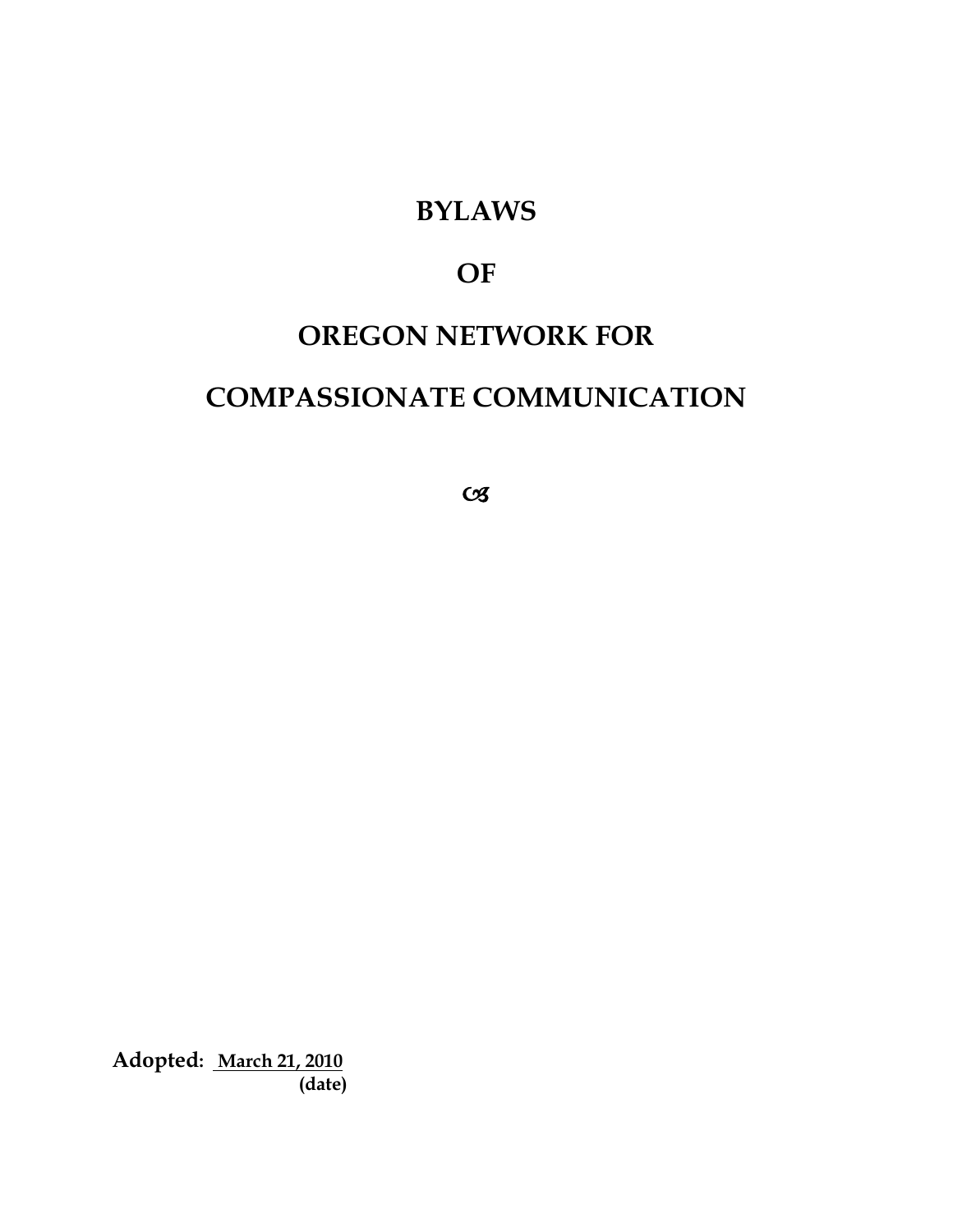## **TABLE OF CONTENTS**

#### **ARTICLE I. PURPOSE**

Section 1. Purpose

#### **ARTICLE II. NONVOTING MEMBERS**

Section 1. Voting and Nonvoting Members

Section 2. Rights and Obligations of Nonvoting Members

### **ARTICLE III. VOTING MEMBERS**

Section 1. Powers of Voting Members

- Section 2. Records of Members
- Section 3. Dues

Section 4. Selection and Tenure of Voting Members

- Section 5. Qualifications of Voting Members
- Section 6. Suspension or Removal of Voting Members

Section 7. Resignation of Voting Members

Section 8. Quorum for Voting Membership Meetings

Section 9. Decision-Making by Voting Members

- Section 10. Proxy Voting
- Section 11. Voting by Mail
- Section 12. Annual Voting Membership Meeting
- Section 13. Other Voting Membership Meetings
- Section 14. Content of Notice
- Section 15. Waiver of Notice
- Section 16. Record Date

#### **ARTICLE IV. BOARD OF DIRECTORS**

- Section 1. Duties of the Board
- Section 2. Qualifications of Directors and Composition of the Board
- Section 3. Number of Directors
- Section 4. Terms of Directors
- Section 5. Selection of Directors
- Section 6. Removal of Directors
- Section 7. Resignation of Directors
- Section 8. Filling Vacancies
- Section 9. Conduct of Directors
- Section 10. Quorum
- Section 11. Decision-Making and Voting
- Section 12. No Proxy Voting
- Section 13. Telephonic Meetings
- Section 14. Decisions Without Meetings

Page- i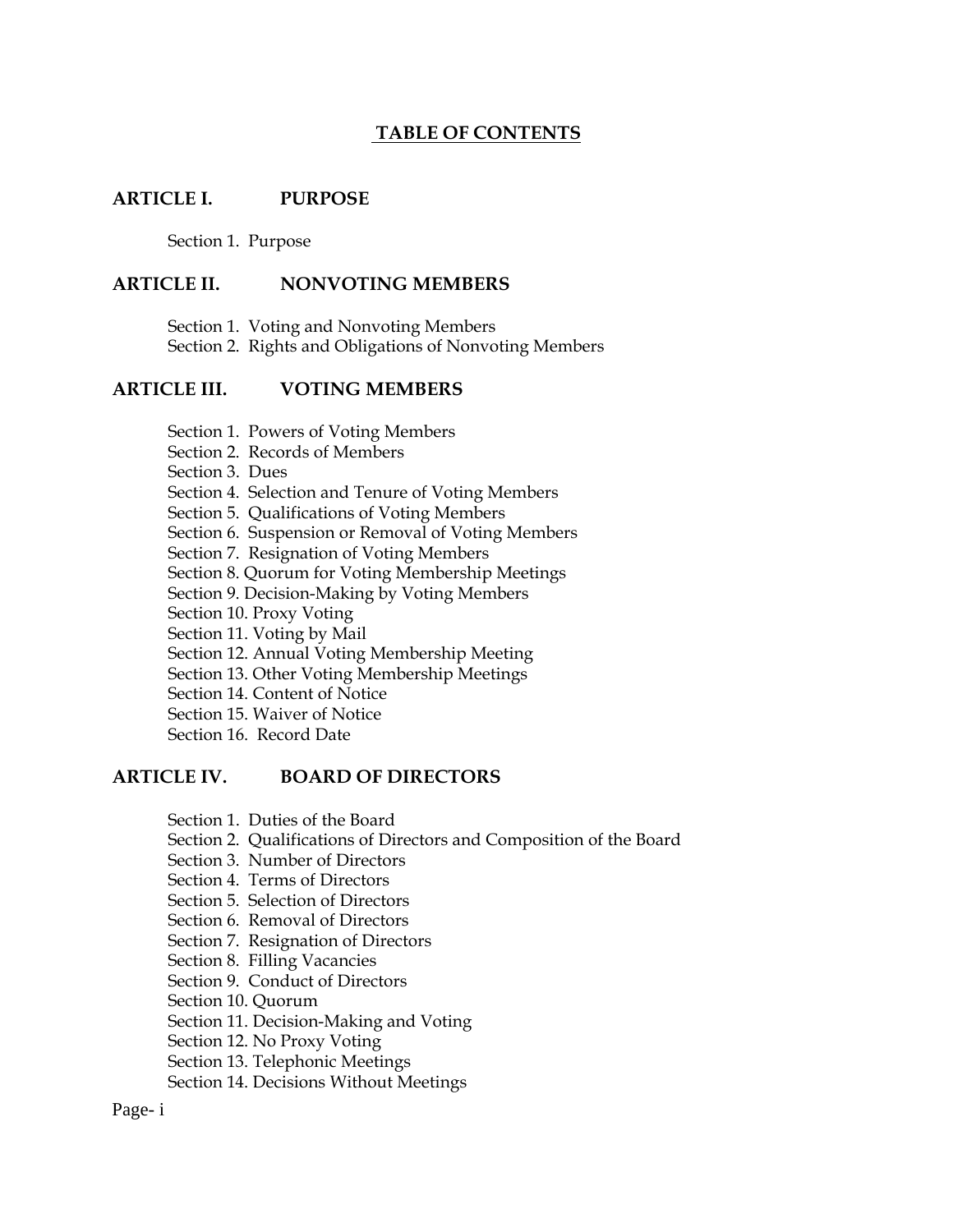Section 15. Notice of Meetings Section 16. Waiver of Notice Section 17. Authority of Directors

### **ARTICLE V. OFFICERS, CHAIRPERSON, AND STAFF**

Section 1. Officers Section 2. Election and Term of Office Section 3. Removal Section 4. Vacancies Section 5. President Section 6. Vice President(s) Section 7. Secretary Section 8. Treasurer Section 9. Chair Section 10. Executive Director and Staff

#### **ARTICLE VI. COMMITTEES**

- Section 1. Establishment
- Section 2. Board Committees
- Section 3. Non-Board Committees
- Section 4. Committee Members
- Section 5. Chair
- Section 6. Committee Procedures
- Section 7. Limitations on Powers

#### **ARTICLE VII MISCELLANEOUS PROVISIONS**

- Section 1. Compensation of Officers and Directors
- Section 2. Conflict of Interest
- Section 3. Tax Year
- Section 4. No Discrimination
- Section 5. Annual Financial Review

#### **ARTICLE VIII. AMENDMENTS**

Section 1. Articles of Incorporation and Bylaws

NOTE: The Oregon Nonprofit Corporation Act (ORS Chapter 65) both establishes and limits the powers and procedures available to nonprofit corporations. Where any questions arise about the meaning of these bylaws, or where these bylaws are silent on an issue, the Oregon Nonprofit Corporation Act should be consulted.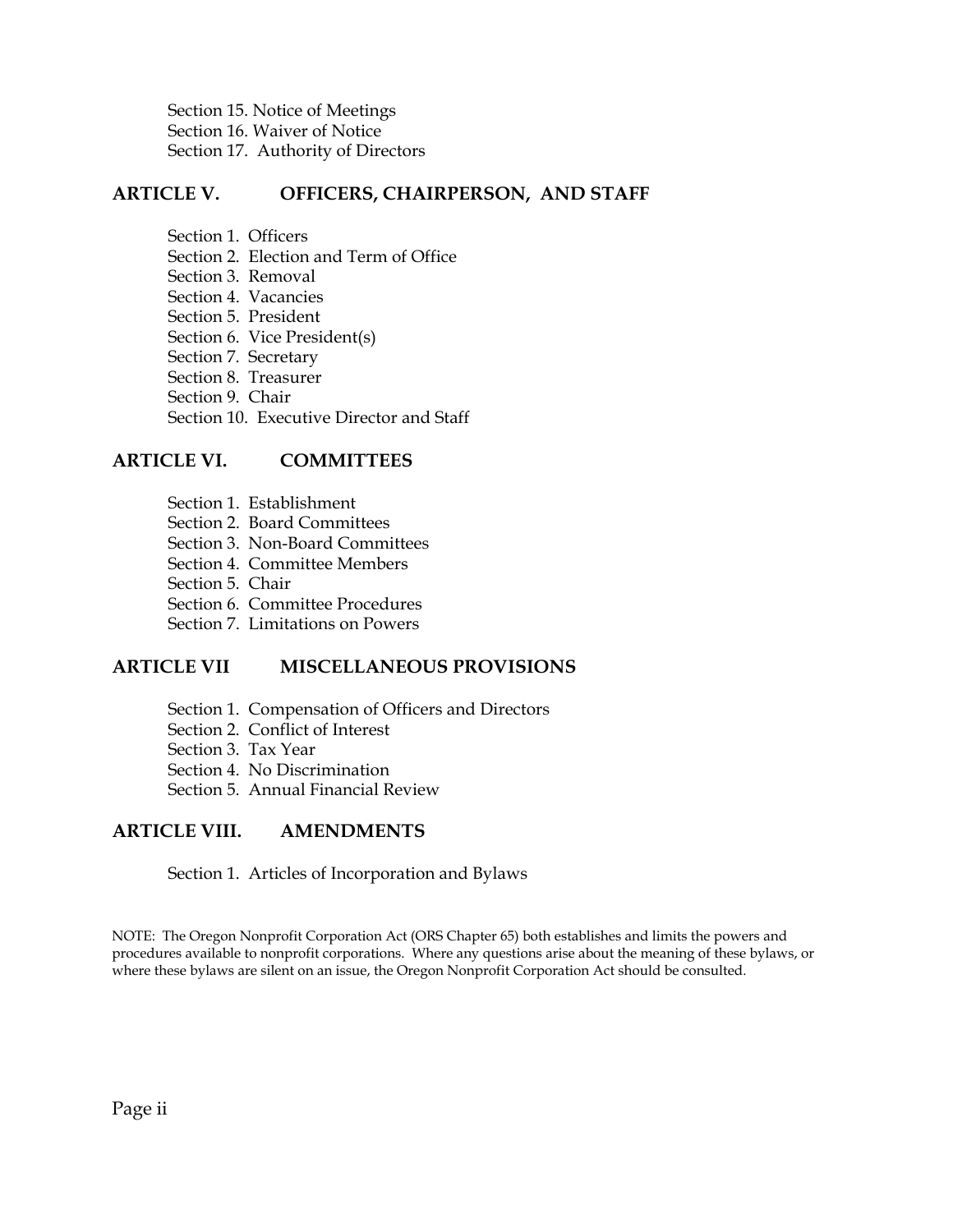# **BYLAWS**

### *OF*

### **OREGON NETWORK FOR COMPASSIONATE COMMUNICATION**

## ARTICLE I. PURPOSE

Section 1. Purpose The purposes of Oregon Network For Compassionate Communication are exclusively those allowed for organizations defined under §501(c)(3) of the Internal Revenue Code. Within these limits, the purposes of Oregon Network For Compassionate Communication include the following:

To educate the general public and all interested individuals in this country and around the world, about the importance of nonviolent communication, to help them to better understand and practice nonviolent communication in all aspects and arenas of their lives.

To organize and conduct educational, seminars, classes, workshops, training sessions, practice groups, and to prepare and distribute educational materials about nonviolent communication, both for the general public and for teachers and trainers of nonviolent communication.

To support and work collaboratively with other educational organizations, institutions and nonprofit agencies involved in teaching and promoting the practice of nonviolent communication.

#### ARTICLE II. NONVOTING MEMBERS

Section 1. Voting and Nonvoting Members. ORNCC shall have VOTING MEMBERS as defined in the Oregon Nonprofit Corporation Act, and may also have NONVOTING MEMBERS.

Section 2. Rights and Obligations of Nonvoting Members. The nonvoting members will not have the power to vote on the election of directors or members, or to participate in a binding vote on any corporate matters. The Board of Directors may by resolution establish categories of nonvoting membership and determine the dues, obligations and privileges of members in those categories.

#### ARTICLE III. VOTING MEMBERS/GOVERNING COUNCIL

PAGE - 1 - BYLAWS OF OREGON NETWORK FOR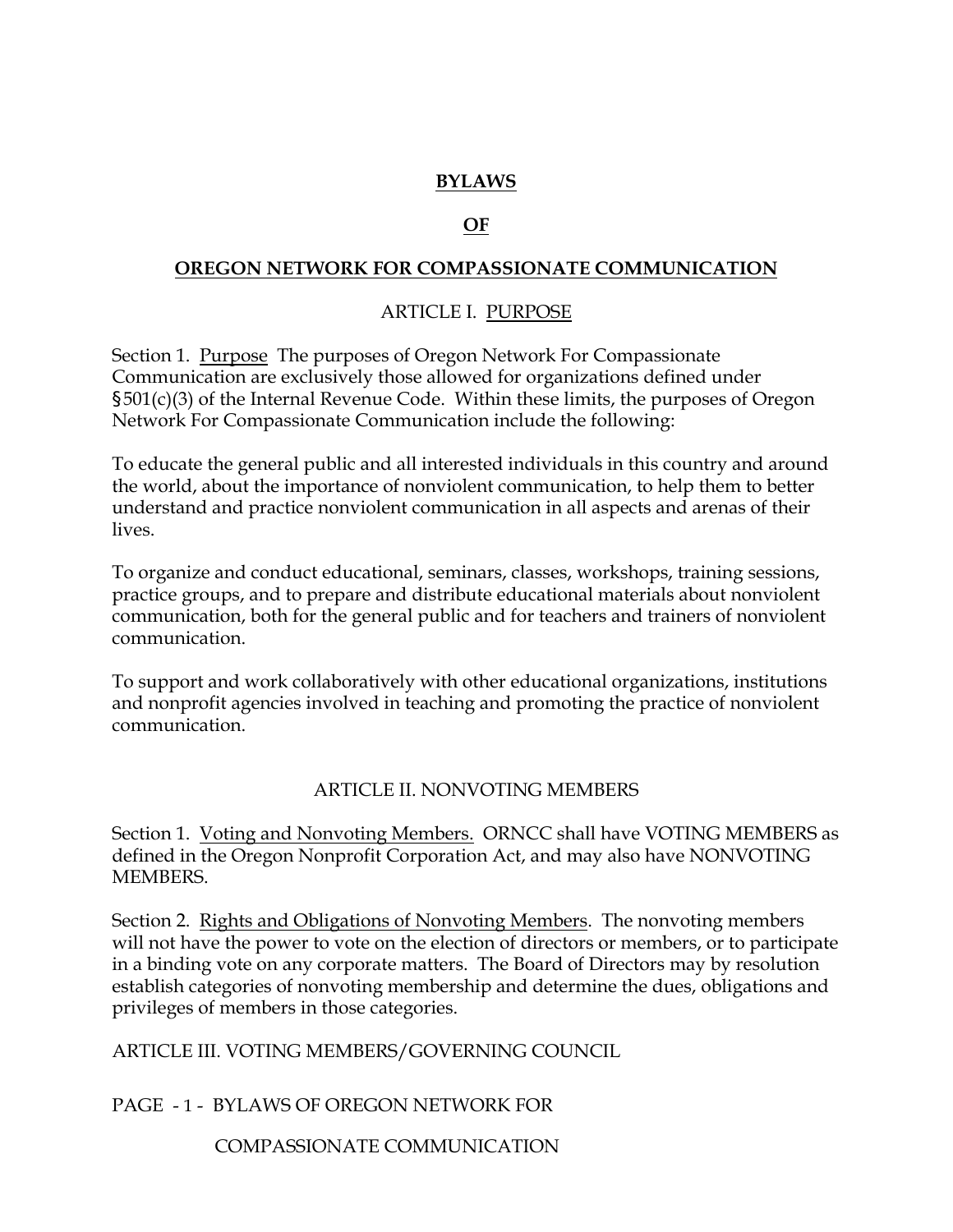Section 1. Powers and Purpose of Voting Members. The Voting Members will also be known as the Governing Council. Voting Members have the power to elect and also to remove the members of the Board of Directors of Oregon Network for Compassionate Communication, to elect and remove voting members, and to vote on any amendments to the bylaws or articles which would alter the qualification, selection, removal, obligations, rights or powers of the voting members, and to vote on any other matters properly put before them for an advisory vote by the Board of Directors. The Governing Council does not have the power to make binding or enforceable decisions on matters reserved for the Board of Directors, including adopting budgets, authorizing expenditures, setting policies, or determining the organization's programs and activities.

The purpose of the Council is to provide an internal system of checks and balances for the organization, so that the power of the Board of Directors is not unlimited, and so that the Board can be held accountable for its effectiveness in following and accomplishing the organization's tax exempt mission. To fulfill this role, the Council is available to help resolve significant conflicts or controversies that arise within the Board, through the Council's power to elect and remove some or all of the Board members. As with the Board of Directors, a majority of the members of the Council and their related parties must not be involved in any regular or significant conflict of interest transactions with the organization.

Section 2. Records of Members. The secretary shall ensure that the organization maintains a current, formal, alphabetical record of the names, addresses and status of voting members and non-voting members.

Section 3. Selection and Tenure of Voting Members. New voting members shall be elected by the then-current voting members. Nominations for new voting members may be made by the Board of Directors, by individual Board members, by voting members, or by nonvoting members. If at any time there are no voting members, then the Board of Directors shall appoint new voting members.

Voting membership shall be for a term of five years with no limit on successive terms so long as the member has not resigned, been removed or suspended. Voting members may continue to serve until their successors are properly elected by the remaining voting members, even if that means they continue serving as voting members after their term of office expires. Voting membership in this corporation is not transferable.

Section 4. Number of Voting Members. The number of voting members shall be not less than three; provided, however that if there are less than three voting members at any time then the voting members shall not engage in the election or removal of Board

PAGE - 2 - BYLAWS OF OREGON NETWORK FOR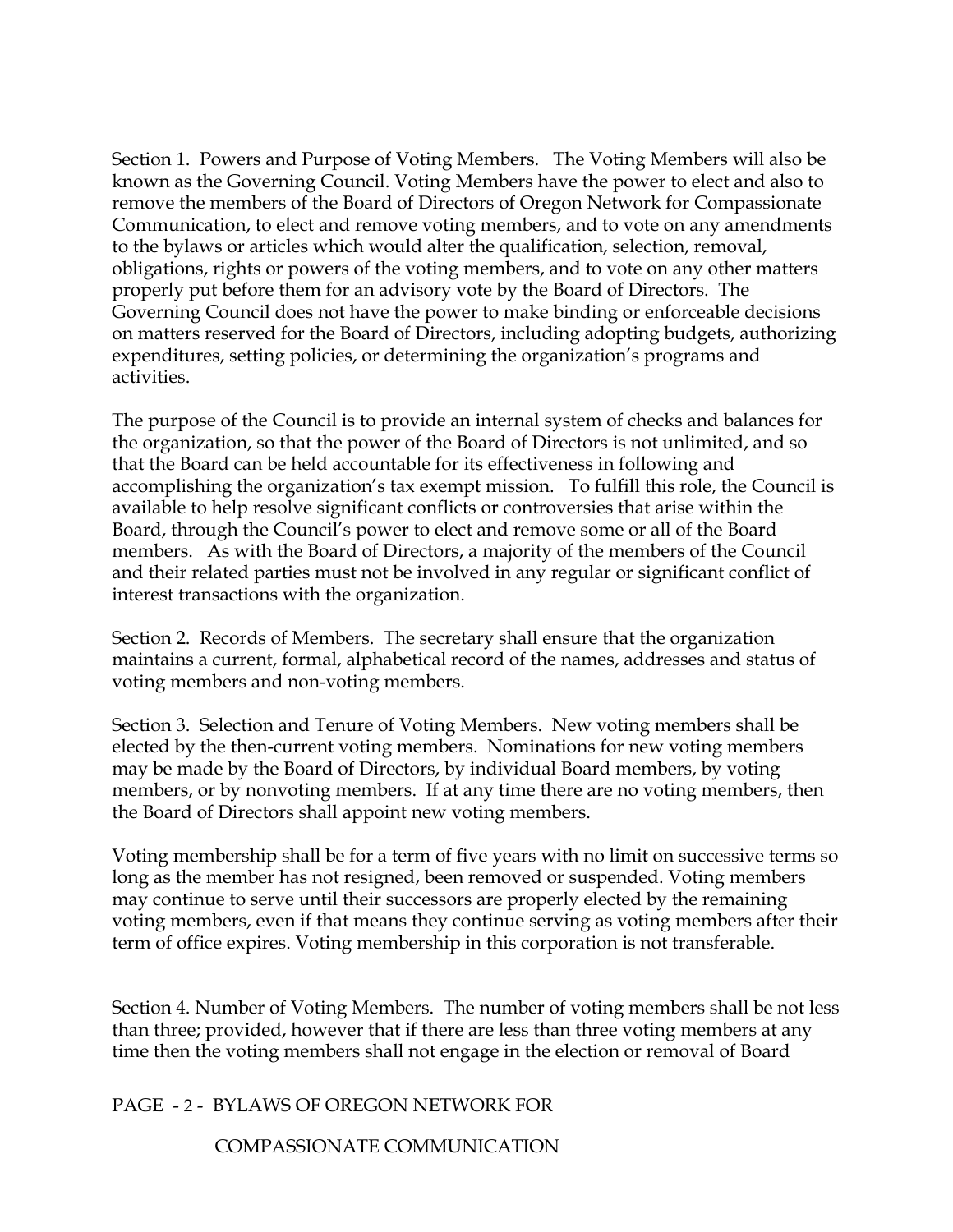members until there are at least three or more voting members serving on the Governing Council.

Section 5. Qualifications of Voting Members. Clarification of the criteria for the qualification and selection of voting members, including representation of certain constituencies or required participation in the activities of Oregon Network for Compassionate Communication, may be set by a resolution of the voting members, as long as they do not contradict the provisions of these bylaws. As with the Board of Directors, a majority of the members of the Council and their related parties must not be involved in any regular or significant conflict of interest transactions with the organization.

Section 6. Suspension or Removal of Voting Members. A voting member may be expelled by the voting members for conduct perceived as seriously adversely affecting the interests or reputation of the corporation.

Before the voting members can suspend or remove a voting member there must be not less than fifteen (15) days prior written notice of the suspension or expulsion to the member, giving the reasons therefore. Further, there must be an opportunity for the member to be heard, orally or in writing, not less than five (5) days before the effective date of the suspension or removal by the voting members, or by a person or persons authorized by the voting members to decide that the suspension or removal not take place.

Section 7. Resignation of Voting Members. Any voting member may resign at any time by sending or delivering a written resignation to the Secretary of the Corporation.

Section 8. Quorum for Voting Membership Meetings. A quorum will consist of the presence, participation by conference call, or voting by mail, where that is allowed, of at least a seventy five percent (75%) of the voting members.

Section 9. Decision-Making by Voting Members. The affirmative vote of at least seventy five percent (75%) of the voting members present at or participating by phone, mail or e-mail in a properly called meeting, for which a quorum has been achieved, is necessary and sufficient to make decisions or pass resolutions by the voting members, unless a greater proportion is required by law, the Articles or Bylaws. All decisions require a clearly stated motion, a second, and a vote. All motions which are successfully adopted must be recorded in the written minutes.

Section 10. Proxy Voting. Proxy voting will not be allowed at any meeting of the voting members or as part of reaching any decision by the voting members.

## PAGE - 3 - BYLAWS OF OREGON NETWORK FOR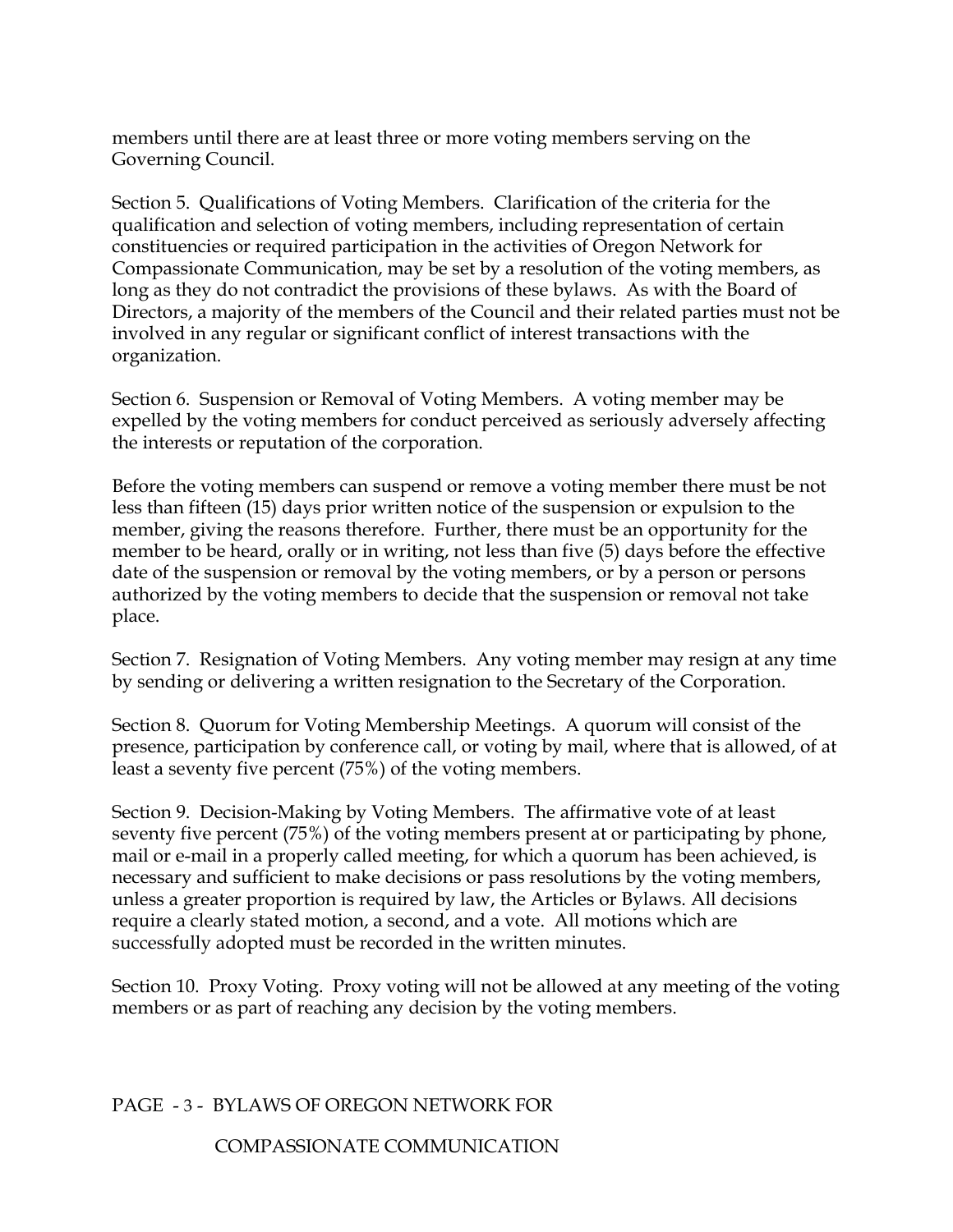Section 11. Voting by Mail, Fax or E-mail. Unless prohibited or limited by the Articles or Bylaws, any action which may be taken at any annual, regular or special meeting of the voting members may be taken without a meeting if the corporation delivers a written ballot to every member entitled to vote on the matter, by mail, fax, or e-mail, as directed by the individual member. The written ballot will: a) set forth each nominee or proposed action; and b) provide an opportunity to vote for each vacant board position, and for or against each proposed action. Approval by written ballot will be valid only when the number of votes cast by ballot equals or exceeds any quorum required to be present at a meeting authorizing the action. The vote is limited to the subject specified on the ballot.

Section 12. Annual Voting Membership Meeting. There must be an annual meeting of the voting members which will be held to elect members to the Board of Directors. It will be held during the last quarter of the calendar year at a time and location determined by resolution of the Voting Members, or by the Board of Directors, if the Voting Members do not do so, unless the meeting is set for a different period of the year.

Written notice of the Annual Meeting must be sent by first class mail, fax, or e-mail, as directed by the individual member, to all voting members entitled to receive notice, at the address, e-mail, or fax number provided by the member or as it appears in the corporate records, at least 15 days in advance of the meeting.

At the annual meeting voting members will hear and consider reports from the Board of Directors, officers and staff concerning the activities, management and budget of the corporation. Voting members will then elect the members of the Board of Directors, and also vote on any other matters for which proper notice was given. Voting will be by secret ballot if any person so requests. Members may be given the option to vote by mail, fax, or e-mail rather than in person. The failure to hold an annual meeting does not affect the validity of any corporate action.

Section 13. Special Meetings of the Voting Members. Special meetings of the voting members may be requested by the Board of Directors or by a quorum of the voting members. Notice for a special meeting must be mailed by first class mail, e-mail, or fax, as directed by the individual voting member, at least seven days in advance of the meeting and must specify the purpose(s) for which the meeting is called. Only the business for which a Special meeting is called may be considered at the meeting.

Section 14. Content of Notice. The notice must contain the date, time, location and when required, the purpose of the meeting. Notices of Special meetings always require a statement of the purpose(s) for which the meeting is called. If amendments to the bylaws or the Articles of Incorporation will be considered, the notice must state this fact

## PAGE - 4 - BYLAWS OF OREGON NETWORK FOR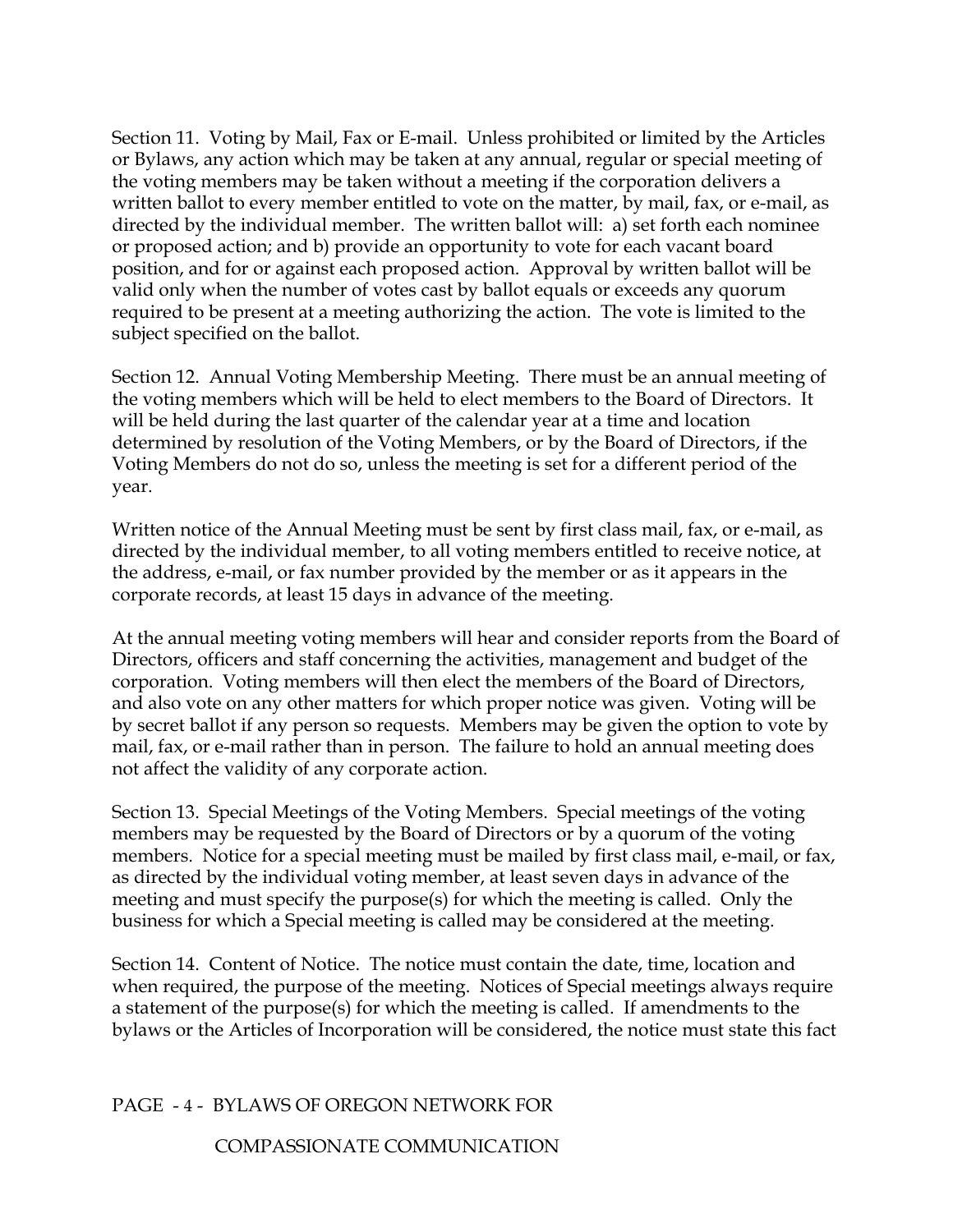and either the exact wording or a summary of the amendments to be considered must be included with the notice.

Section 15. Waiver of Notice. Any voting member may waive the right to receive full advance notice of any meeting. Waivers of notice will be in writing, signed by the person entitled to notice, and will be given to the Secretary to be placed in the corporate records. Waivers may be signed before or after the meeting has taken place. The attendance of a voting member at any meeting without specific objection to improper notice will constitute a waiver of the full notice of that meeting.

Section 16. Record Date. The record date for determining the members entitled to receive notice of a meeting will be the day before the day on which the notice is mailed. The record date to determine the members entitled to vote at a member's meeting will be the date of the meeting.

## ARTICLE IV. BOARD OF DIRECTORS

Section 1. Duties of the Board. The Board of Directors will establish the corporation's policies and review and change them as necessary, oversee its programs and activities, supervise its staff director, authorize its expenditures, oversee its financial affairs, and ensure the proper management and use of its assets and property. The Board must also ensure that the corporation properly employs the necessary corporate formalities to make its decisions, that it prepares and submits all required state and federal reports, and that it operates in compliance with relevant state and federal laws. Board members must diligently prepare for, attend, and participate in the meetings of the Board of Directors and any Board committees as needed, in order to carry out these tasks. The role of the Board does not include direct management or conduct of the daily operations of the organization.

Section 2. Qualifications of Directors and Composition of the Board. Nominees for positions on the Board of Directors must have demonstrated a commitment to the mission and purposes of Oregon Network For Compassionate Communication. Nominees must be familiar with nonviolent communication and have at least 16 hours of formal training in nonviolent communication. A majority of the Directors must be elected by the governing council; the minority of the Directors may then be elected by the members of the Board of Directors which were elected by the governing council.

Section 3. Number of Directors. The Board of Directors must consist of no fewer than three and no more than fifteen members. The specific number of directors within this range will be set and may be changed by resolutions passed by the voting members.

The voting members may create new positions on the Board of Directors by passing a

PAGE - 5 - BYLAWS OF OREGON NETWORK FOR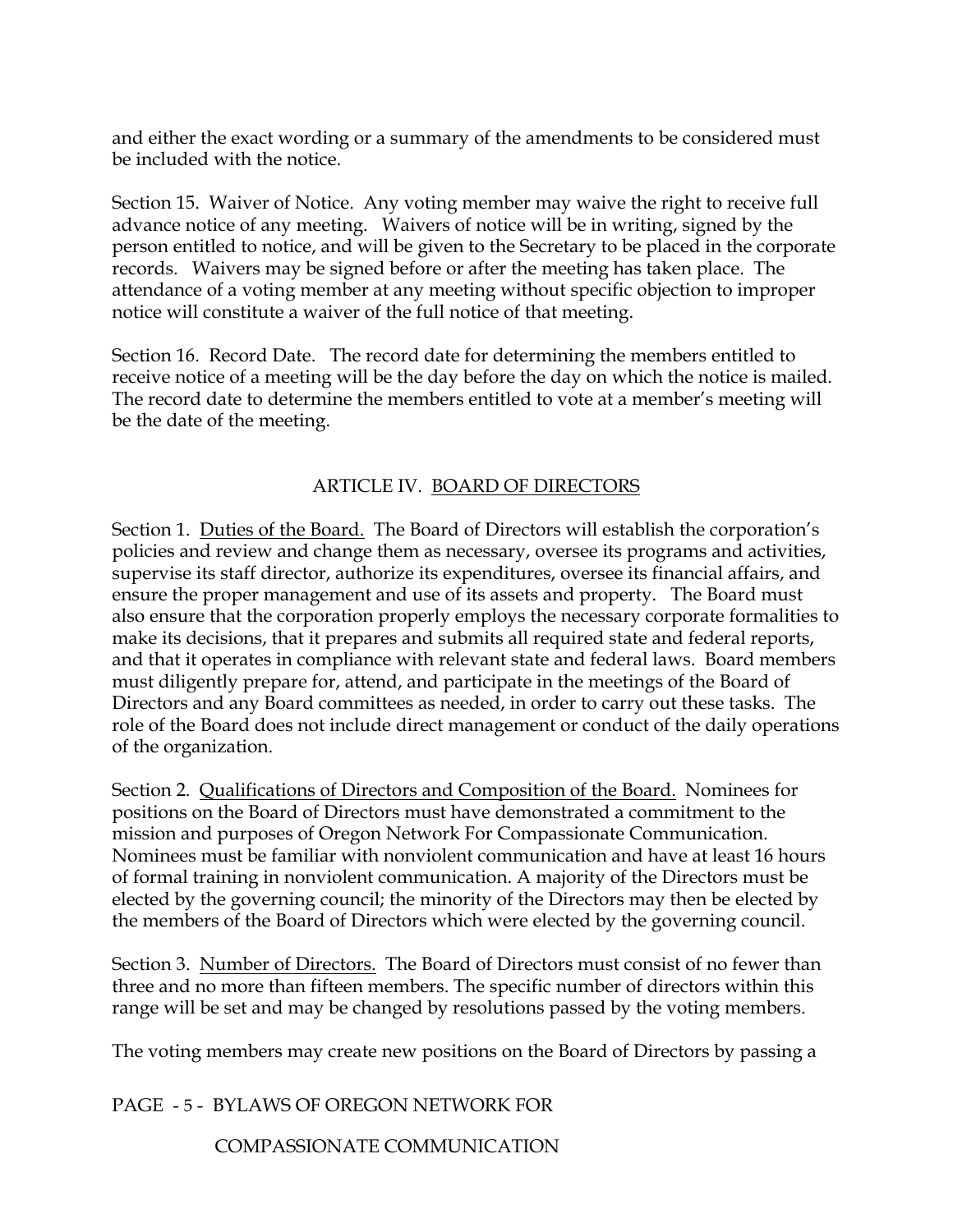resolution increasing the size of the Board, and then may appoint new directors at that same meeting or at a later time to fill the newly created positions.

Section 4. Terms of Directors. Directors will serve one year terms. However, unless they formally resign or are removed from office, directors will remain in office until their successors are properly elected, designated, or appointed. There is no limit to the number of terms, successive or otherwise, a director may serve.

Section 5. Selection of Directors. The initial members of the Board of Directors shall be appointed by the Incorporator. Subsequent directors shall be elected by the thencurrent voting members at an annual meeting of the voting members held for that purpose. Each member will have the right to vote only for as many persons as there are director positions open on the Board of Directors at the time of the election. The vote must be by a secret ballot if any person so requests.

The election of directors will take place at the annual meeting of the voting members, which will be held during the third quarter of the calendar year at an exact time and place set by the Board of Directors, unless the Board or the voting members decide by resolution to set it at a different time of the year.

Section 6. Removal of Directors. Directors may be removed with or without cause by resolution of the voting members. Proper notice must be given in advance, as required for an annual membership meeting, or for a regular meeting of the voting members, or as required for a special meeting of the voting members, whichever is appropriate, stating that the removal of a director is to be considered (See Article III, Sections 12 and 13).

Section 7. Resignation of Directors. A director may resign at any time. The resignation of a director must be in writing and be delivered to the Board, its presiding officer, the president, or the secretary. Once delivered, a notice of resignation is irrevocable.

Section 8. Filling Vacancies. The voting members may, by a majority vote, appoint new directors to fill any vacancies on the Board. A director appointed to fill a vacancy will serve only until the next regular election of directors, at which time she or he must be elected by the voting members in order to remain a director.

Section 9. Conduct of Directors. Directors must discharge their duty of loyalty and their duty of diligence in good faith with the care an ordinarily prudent person in a like position would exercise under similar circumstances and in a manner the director reasonably believes to be in the best interest of the corporation.

Section 10. Quorum. At all meetings of the Board of Directors, the presence of a majority of the members of the Board is necessary to allow the transaction of corporate

PAGE - 6 - BYLAWS OF OREGON NETWORK FOR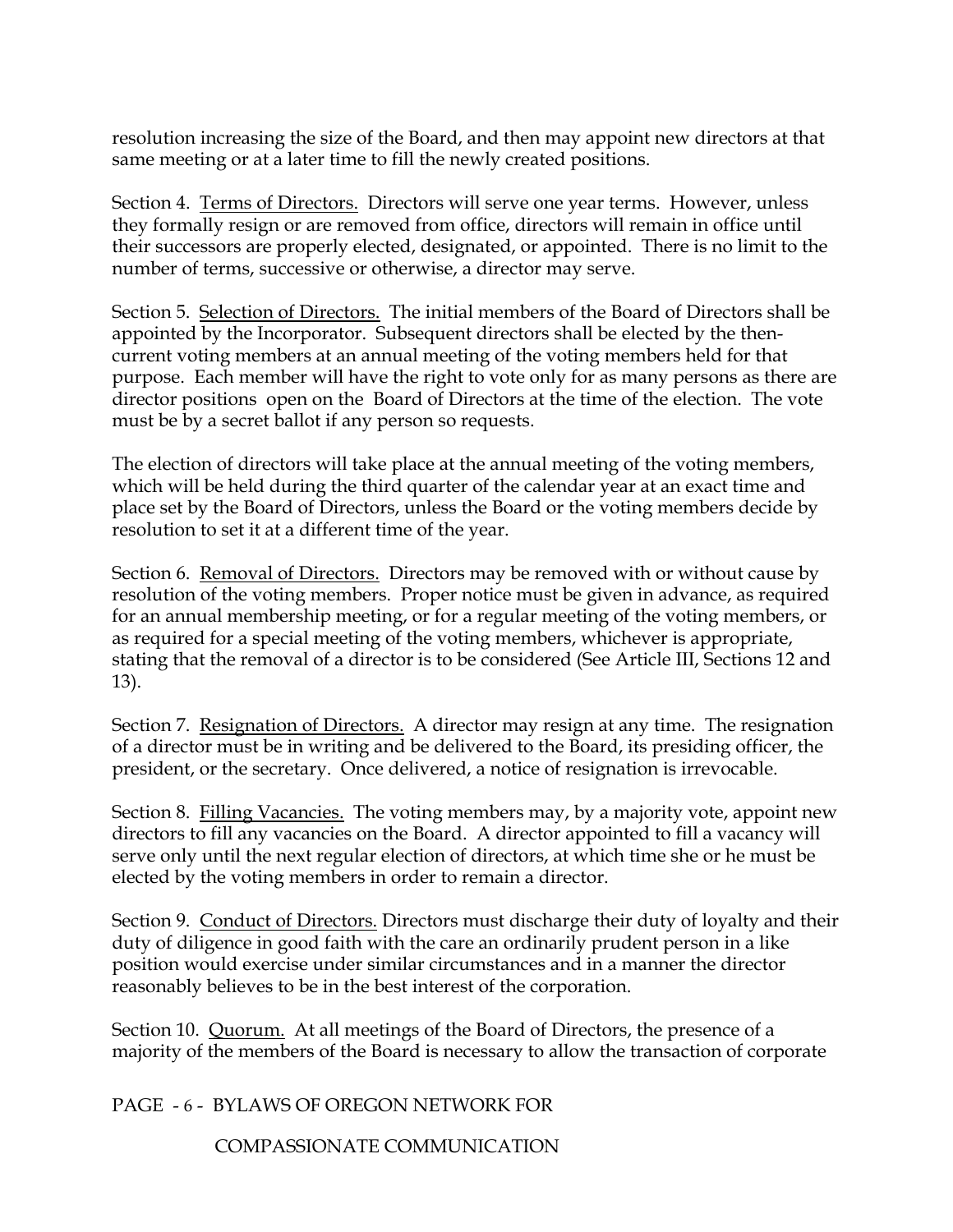business or the making of corporate decisions. If no specific number of directors has been set then a quorum is a majority of the number of directors in office immediately before the meeting begins.

Section 11. Decision-Making and Voting. The directors must diligently and conscientiously attempt to make decisions by consensus. They must employ all standard consensus practices and techniques including the expression and careful consideration of minority views. When a consensus apparently cannot be achieved, any director may request that a vote be taken instead. The affirmative vote of two-thirds of the voting members of the Board present at or participating in any properly called meeting at which a quorum is present, is necessary and sufficient to make a decision of the Board of Directors unless a greater proportion is required by law or by these bylaws.

All decisions require a clearly stated motion, a second, and a vote that must be recorded in the written minutes. Each member of the Board of Directors will have one vote. At the request of any director, the names will be recorded in the minutes of each director who voted for, voted against, or abstained on a particular motion.

Section 12. No Proxy Voting. No proxy voting is allowed at any meeting of the Board of Directors or as part of reaching any decision of the Board.

Section 13. Telephonic Meetings. Meetings may be held by telephone so long as all participating directors may simultaneously hear and speak with each other. A director participating in such a meeting is deemed present for purposes of a quorum.

Section 14. Decisions Without Meetings. The Board may make any decision or take any action within its power without a meeting through a written "consent resolution" that sets forth the action so taken and is signed by all the directors then in office. The resolution is effective when the last director signs a copy of the consent resolution. The consent resolution must be filed with the corporate records.

Section 15. Notice of Meetings. Notice must be given of every meeting of the Board, stating the date, time, and location of the meeting, and the purpose of the meeting if so required by law or these bylaws. The notice must be given not less than 2 days in advance of the meeting if delivered by phone or in person, and not less than 7 days in advance if delivered by first class mail, email, or fax to an address provided by the individual director.

Regular meetings: After the initial notice is given of the schedule for a series of regular meetings, which will occur at a fixed time and place, no further separate notice is required for each of those regular meetings. Notice must state the time, date, and

PAGE - 7 - BYLAWS OF OREGON NETWORK FOR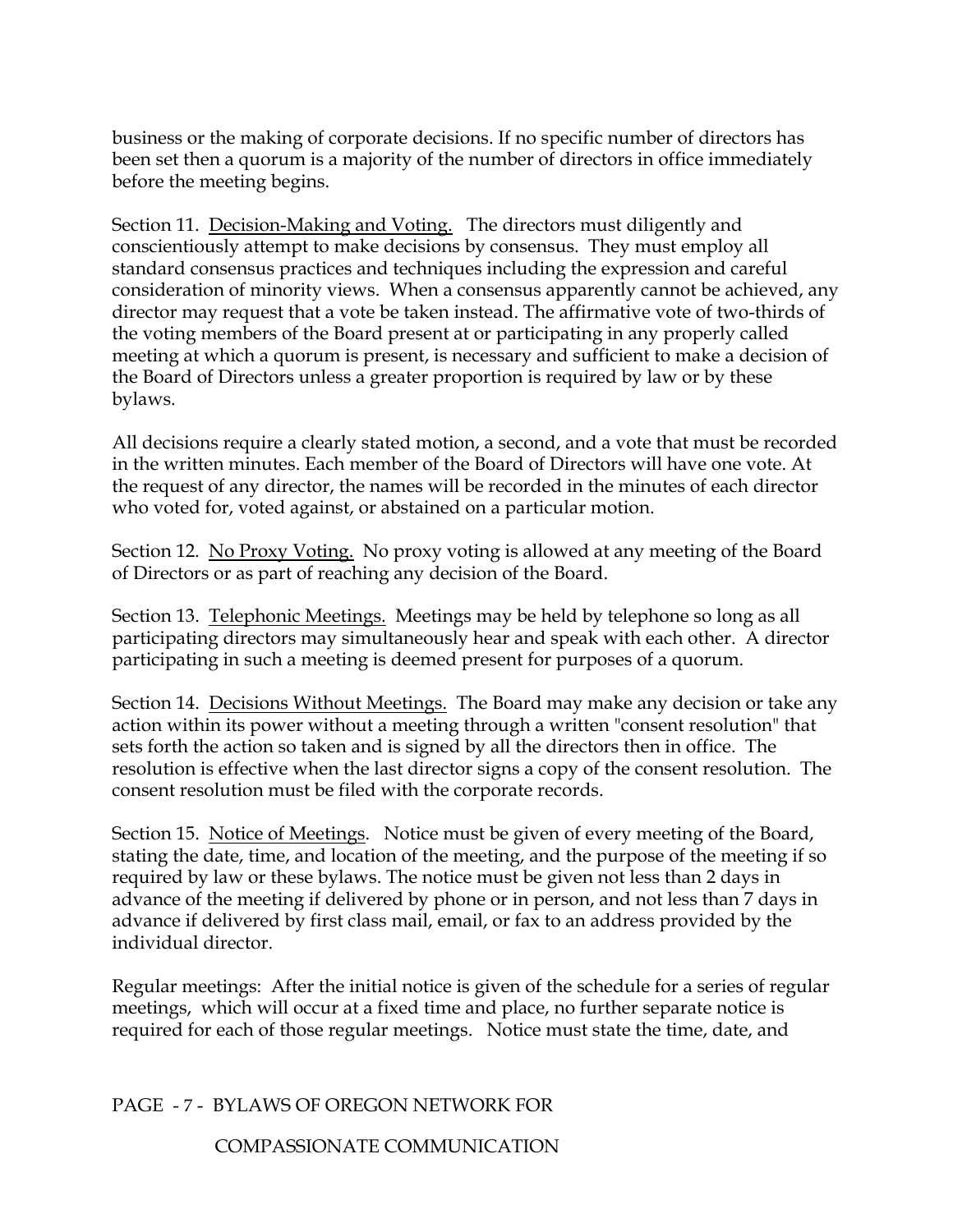location of the meeting. The Board may by resolution establish or change the dates of regularly scheduled meetings, with proper notice given to all directors.

Section 16. Waiver of Notice. Any director may waive the right to receive full advance notice of any meeting. Waivers of notice must be in writing, signed by the person entitled to notice, and must be given to the secretary to be placed in the corporate records. Waivers may be signed before or after the meeting has taken place. The attendance of a director at any meeting without specific objection to the notice constitutes a waiver of the full notice of that meeting.

Section 17. Authority of Directors. No Director may act on behalf of the Corporation without specific authorization by the Board of Directors to do so.

# ARTICLE V. OFFICERS, CHAIRPERSON, AND STAFF

Section 1. Officers. The officers of ORNCC must carry out the policies and decisions of the Board of Directors as directed by the Board. The officers include a president, secretary and treasurer. The Board may also elect one or more vice-presidents, a chairperson, and other officers as desired. The same person may not hold the offices of president and secretary at the same time, but the same person may hold any other two offices. Officers do not have to serve simultaneously as members of the Board of Directos. Officers who are not members of the Board have no right to vote on Board decisions.

Section 2. Election and Term of Office. The officers of ORNCC will be elected by the Board of Directors. As soon as possible following the election of directors, the Board of Directors will meet to elect new officers of the corporation. Each officer will hold office for one year or until her/his successor has been properly elected and has taken office, unless she or he resigns or is removed.

Section 3. Removal. Any officer elected or appointed by the Board of Directors may be removed by the Board of Directors whenever, in its judgment, the interests of the corporation would be best served by such removal. Removal will be without prejudice to the contract rights, if any, of the officer so removed.

Section 4. Vacancies. If any office of the corporation becomes vacant by death, resignation, retirement, removal, disqualification, or any other cause, the directors in office, although less than a quorum, may elect or appoint an officer to fill such a vacancy. The elected officer will hold office for the remaining portion of the term of that office.

PAGE - 8 - BYLAWS OF OREGON NETWORK FOR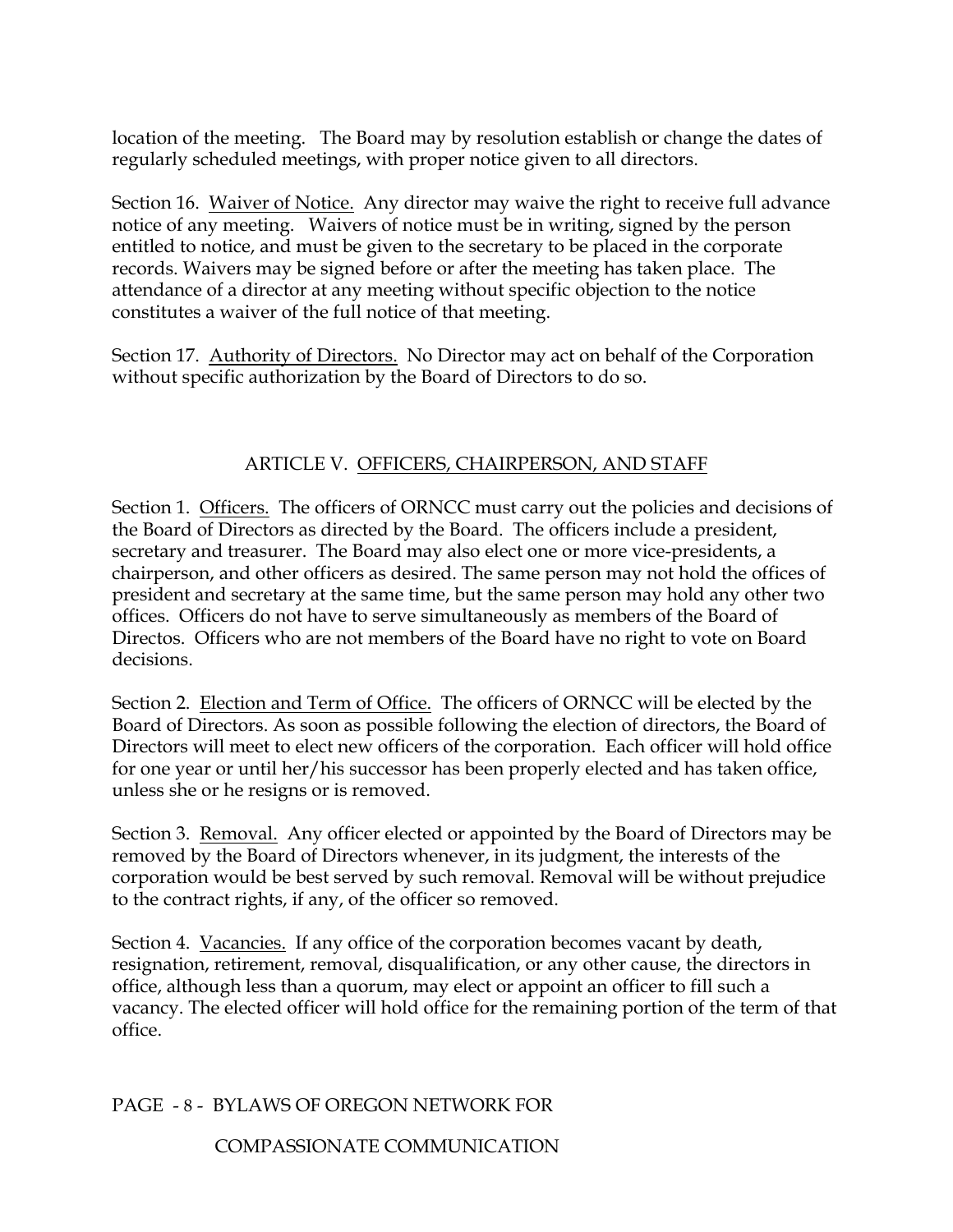Section 5. President. The president is the principal officer of the corporation and will, in general, supervise or oversee the supervision of all of the affairs of the corporation. The president generally will preside at all meetings of the Board of Directors, unless the Board selects another person to preside. The president will also perform other duties as may be assigned by the Board of Directors. The president may serve as an ex-officio member of any committee.

Section 6. Vice-President. In the absence of the president or in the event of the president's inability to act, the vice-president will perform the duties of the president. The vice-president, when acting as president, will have all the powers of and is subject to all the restrictions on the president. The Vice president will also perform other duties assigned by the Board of Directors. More than one vice-president position may be created and duties clarified, through the amendment of this section of these bylaws.

Section 7. Secretary. The secretary will perform or oversee the performance of the following duties: a) record and keep the minutes of the meetings of the members and of the Board of Directors and of any Board committees, in one or more books provided for that purpose; b) see that all notices are duly given in accordance with the provisions of these bylaws or as required by law; c) be custodian of the corporate records; d) keep a register of the mailing address of each member as provided by such member; e) ensure that all required state and federal reports are prepared and filed in a timely fashion; and f) perform or oversee all duties incident to the office of secretary and such other duties as from time to time may be assigned by the president or by the Board of Directors. The Secretary may delegate some or all of these tasks but remains responsible for their proper completion.

Section 8. Treasurer. The treasurer will perform or oversee the performance of the following duties: a) be responsible for the proper management and control of all funds of the corporation; b) prepare full and accurate financial records on a timely basis of all the income, expenses and assets of the corporation; c) present reports at every Board meeting on the financial affairs of the corporation; d) provide financial information necessary to prepare and file the required reports to state and federal government agencies, showing the income, disbursements, and assets of the corporation. The Treasurer may delegate some or all of these tasks but remains responsible for their proper completion.

Section 9. Chair. The Board may elect a chair and determine his or her duties.

Section 10. Executive Director and Staff. The Board may appoint or employ an executive director or other staff, whether paid or unpaid, to perform and conduct the programs and activities of the organization. Unless the Board determines otherwise, the executive director will have the power, subject to the Board of Directors, to hire

PAGE - 9 - BYLAWS OF OREGON NETWORK FOR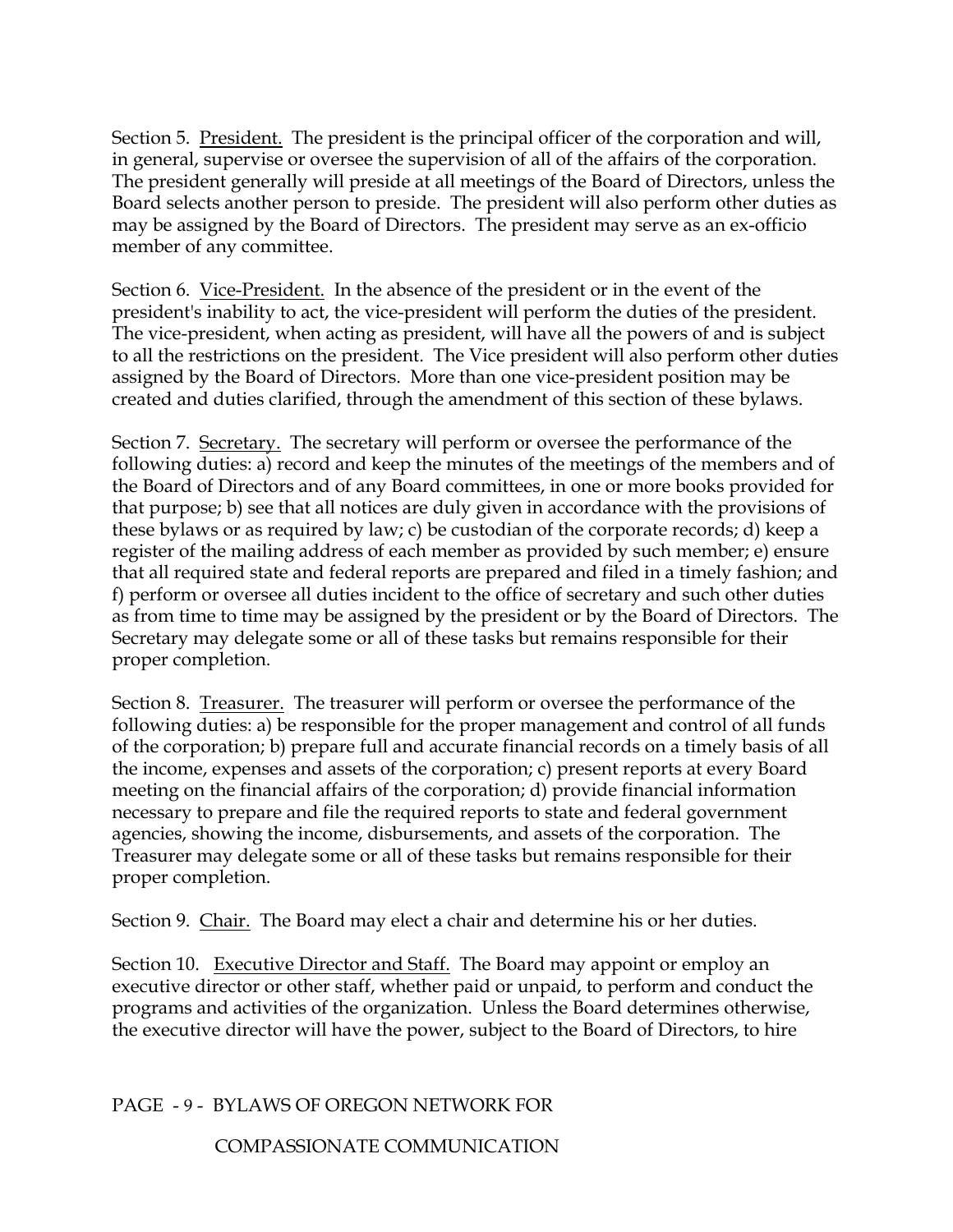staff, establish staff duties and performance standards, evaluate the performance of staff, and when necessary terminate the employment of staff of the corporation.

# ARTICLE VI. COMMITTEES

Section 1. Establishment. The Board may establish any committee, including standing committees or temporary committees, by a resolution of the Board. Such resolutions must name the committee and the purpose of the committee, must state whether it is a "Board" committee or a "non-Board" committee, and must state what powers, authority and duties have been delegated to the committee, how the chair of the committee and how the members of the committee will be appointed or elected, and may state what procedures, if any, the committee will use in carrying out its work.

The Board of Directors must always have the power to amend, alter, or repeal the decisions of its committees, subject to limitations on the unilateral amending of contracts, interference with third-party rights, and other legal limitations.

Section 2. Board Committees. The Board may establish "Board" committees to which are delegated part of the power of the whole Board to authorize expenditures, adopt budgets, set policy, establish programs or make other decisions for the corporation. Such committees are established by resolution of all directors then in office. Board committees must consist of two or more directors, and must not have any members who are not members of the Board of Directors.

Executive Committee: The Board may elect an executive committee. The Executive Committee will have the power to make decisions between Board meetings, including financial and budgetary decisions. The Executive Committee must comply with the provisions of the bylaws concerning the full Board as far as those are reasonably applicable to the Executive Committee. All Executive Committee decisions must be recorded in official minutes, which will be submitted to the full Board. Any director may be a member of the Executive Committee.

Section 3. Non-Board Committees. The Board may establish "non-Board" committees, including working committees or advisory committees, which do not have the power to authorize expenditures, adopt budgets, set policy, establish programs, or make decisions for the corporation. Such committees are established through a resolution adopted by the directors present at a properly called meeting. Any person may be a member of such a committee, whether or not that person is a member of the Board of Directors.

Section 4. Committee Members. The Board will appoint the members of every Board committee. The President or the Board or the Chair of Non-Board committees may

PAGE - 10 - BYLAWS OF OREGON NETWORK FOR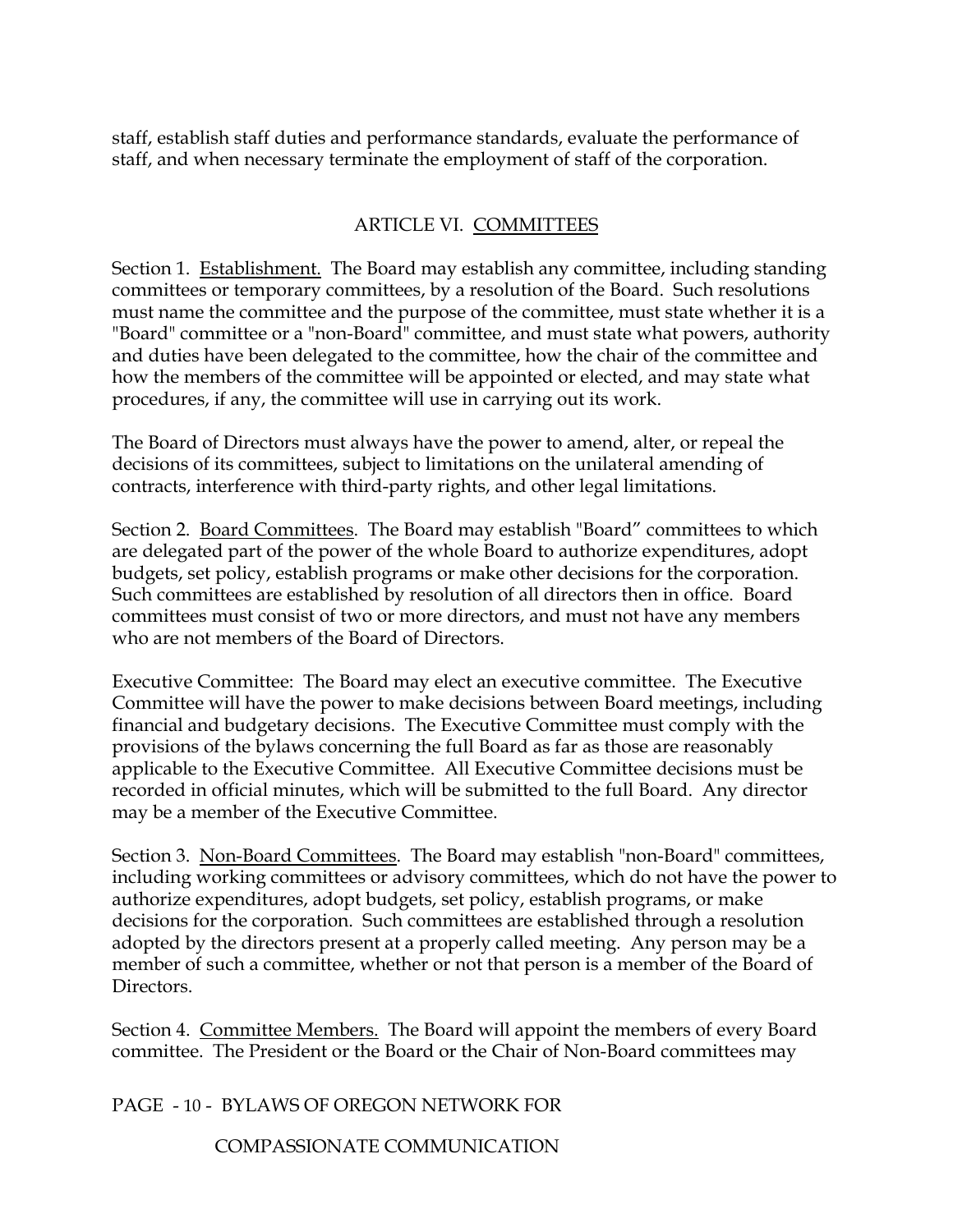appoint the members of Non-Board committees. The term of office of a member of a committee will continue until his or her successor is appointed unless the committee is terminated, the member resigns or is removed from the committee, or the member ceases to qualify as a member of the committee.

Section 5. Chair. One member of each committee must be selected or appointed chair by the Board, or if the Board wishes, it may delegate that power to the president or the members of the committee, subject to later confirmation by the Board.

Section 6. Committee Procedures. Unless otherwise specified, Board Committee meetings will operate with the same quorum and voting requirements as the full Board, and as far as possible will operate according to the procedures of the Board as stated in these bylaws. If any formal decisions or resolutions are voted on at a committee meeting, then the votes and the resolutions so adopted must be recorded in the form of corporate minutes and filed with the secretary.

Section 7. Limitations on Powers. No committee may a) elect, appoint or remove any officer, member of the Board of Directors, or member of a Board committee; b) authorize the sale, lease, exchange, or mortgage of all or substantially all of the property and assets of the corporation; c) authorize the dissolution of the corporation or revoke proceedings therefore; d) amend, alter, or repeal the Articles, the bylaws, or any resolution of the Board of Directors; or e) authorize the payment of a dividend or any part of the income or profit of the corporation to its directors or officers.

# ARTICLE VII. MISCELLANEOUS PROVISIONS

Section 1. Compensation of Officers and Directors. No officer or member of the Board of Directors will receive any compensation for fulfilling the responsibilities of a member of the Board or of an officer as defined in these bylaws. However, the corporation may pay compensation to officers and members of the Board of Directors for other services performed as employees or independent contractors as long as the required rules for conflicts of interest are followed. Board members and their relatives who receive regular compensation from the corporation must always constitute less than a majority of the Board. Officers and members of the Board of Directors may receive reimbursement for actual expenses incurred in the course of fulfilling their responsibilities.

Section 2. Conflict of Interest. A conflict of interest is present when the corporation pays compensation or provides any tangible benefits to an officer or member of the Board or to a member of a director's or officer's family. All transactions involving conflicts of interest must be presented to the Board for approval. Directors and officers who have a conflict of interest in any matter must 1) declare the existence of any direct

PAGE - 11 - BYLAWS OF OREGON NETWORK FOR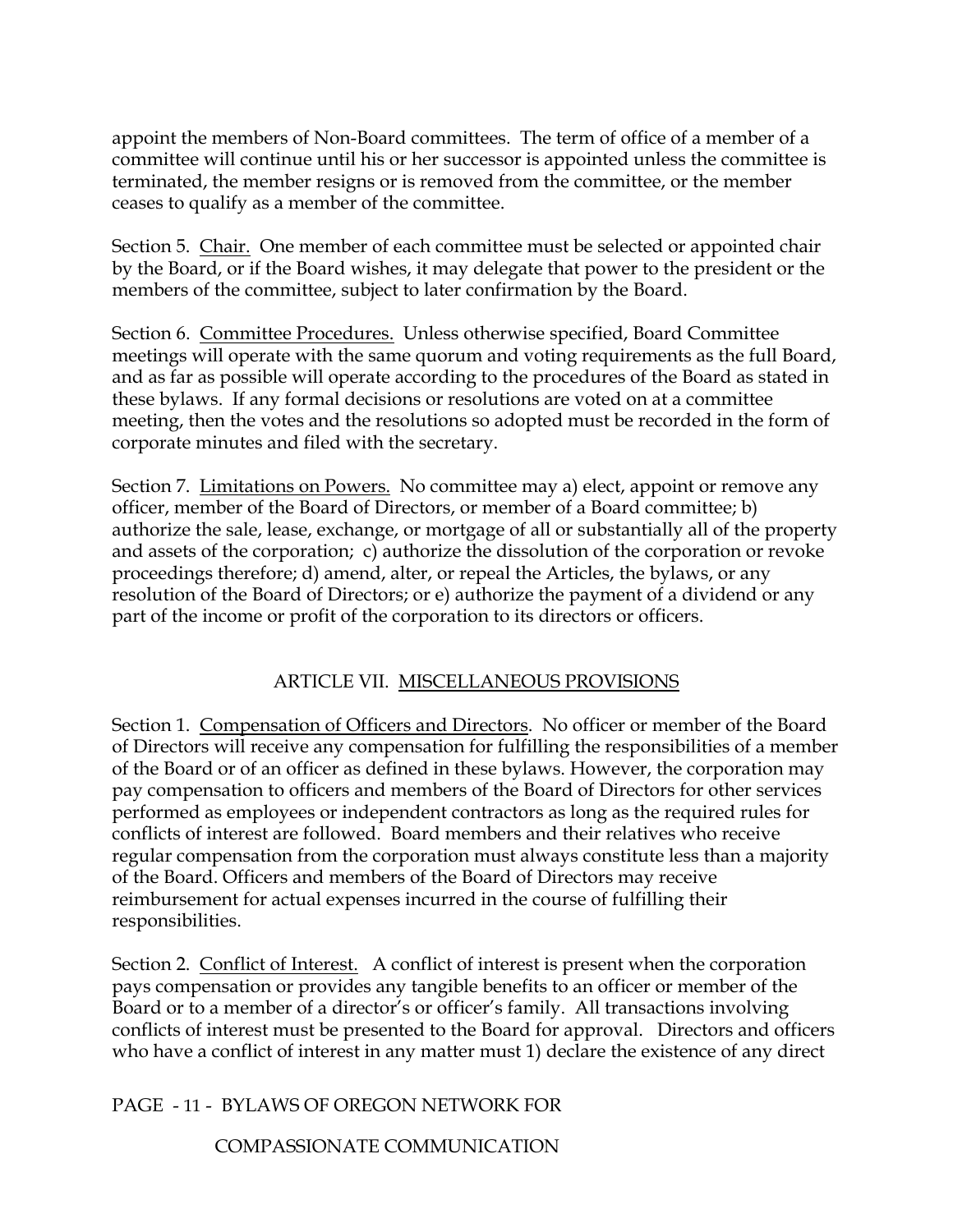or indirect conflict of interest, 2) disclose its nature on the record, and 3) abstain from voting on that matter. The rest of the Board must analyze the transaction and ensure that all transactions involving a conflict of interest are fair to the corporation and that no special benefits are being given to any person. A conflict-of-interest transaction must be approved by the affirmative vote of a majority of the members of the Board of Directors who do not have a conflict of interest involved in that issue, as long as no less than two disinterested directors vote to approve the transaction.

Section 3. <u>Tax Year.</u> The tax year of the corporation is the calendar year.

Section 4. No Discrimination. ORNCC does not discriminate for or against any person on the basis of ethnicity, nationality, place of origin, religion, gender, sexual orientation, marital status, familial status, economic status, age, or mental or physical disability.

Section 5. Annual Financial Review. The Board must require the performance of an annual financial review which must involve the services of a trusted person with bookkeeping or accounting skills and knowledge, and which does not rely upon the services of the person who does the financial bookkeeping for the organization, or the person(s) who sign the checks for the organization. This financial review need not be formal, but must at least review and reconcile the checkbook entries, bank statements, deposit slips, receipts and expense documentation. The Board of Directors may authorize a full formal audit as necessary.

# ARTICLE VIII. AMENDMENTS

Section 1. Articles of Incorporation and Bylaws. The affirmative vote of at least three quarters (75%) of all Board members and three-quarters (75%) of all the voting members at properly called meetings, at which a quorum is present, is necessary and sufficient, to make, alter, amend or repeal the Articles of Incorporation or the Bylaws. Proper written notice must be given in advance, including either a written copy or written summary of the proposed amendments.

## PAGE - 12 - BYLAWS OF OREGON NETWORK FOR